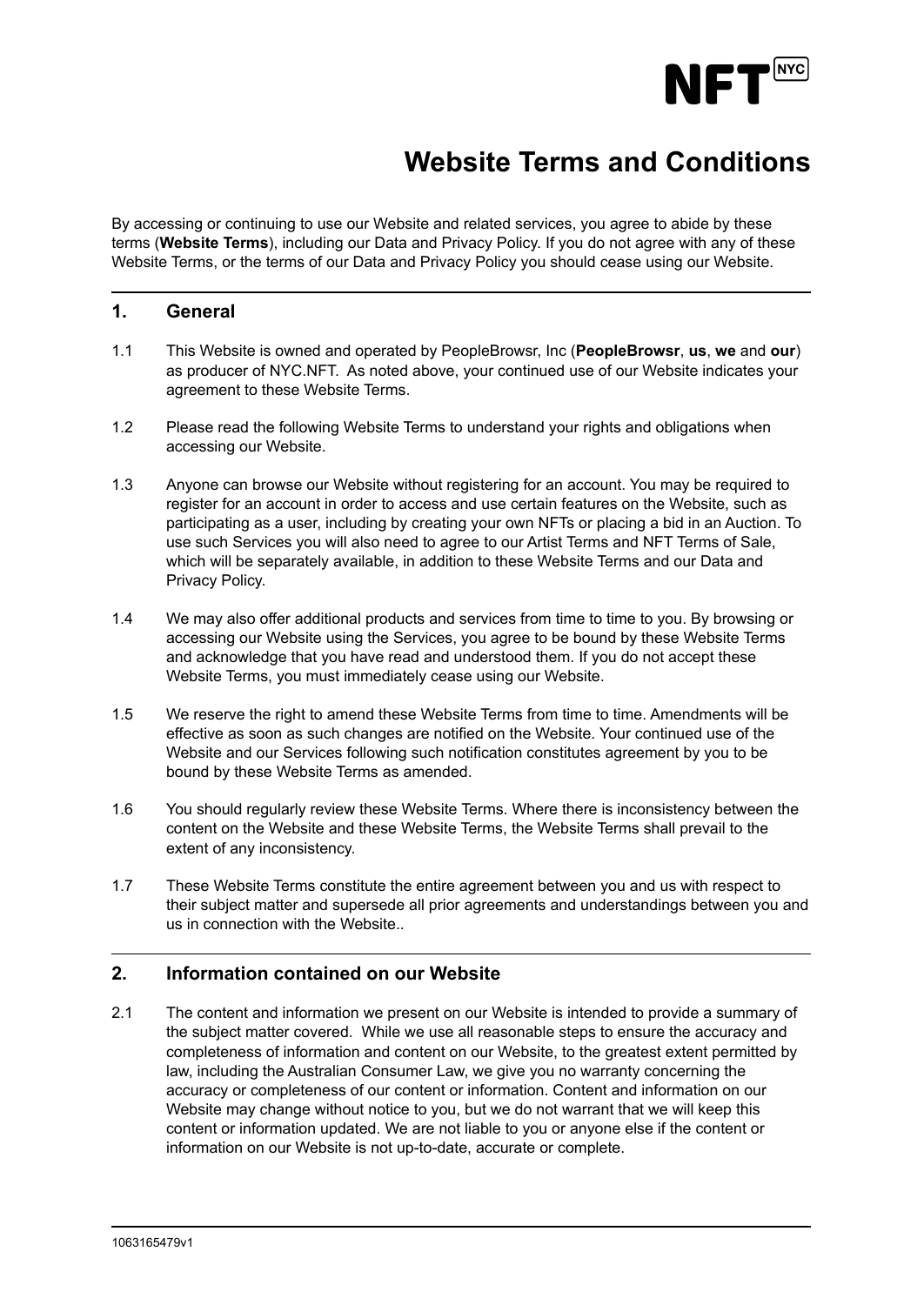- 2.2 We are not liable to you or anyone else if any part of our Website (or a website we link to) causes interference with or damage to your computer systems (including your mobile devices). You must take such precautions as you feel are sufficient to protect yourself from any malware, viruses or any other way in which our Website (or a website we link to) could damage your computer systems (including your mobile devices).
- 2.3 We will not be liable in any way for any content or materials of any third parties, including, but not limited to, for any errors or omissions in any content, for any purported rights or for any loss or damage of any kind incurred as a result of the use of any such content.
- 2.4 You acknowledge that we do not pre-screen content, but that we will have the right in our sole discretion to refuse or remove any content that is available via the Website notwithstanding that we will have the right to remove any content that violates these Website Terms or is deemed by us, in our sole discretion, to violate the rights of any third party (including, without limitation abusing, stalking, threatening or otherwise, infringement of copyright, trade mark, or other Intellectual Property Rights, misappropriation of trade secrets, confidential information, electronic fraud, invasion of privacy, pornography, obscenity or libel) or be otherwise objectionable.
- 2.5 You agree that you must evaluate, and bear all risks associated with, the use of any content and the purchase of any products, including any reliance on the accuracy, completeness, or usefulness of such content.
- 2.6 You acknowledge and consent to the risk that the price of products may have been influenced by activity outside of our control.
- 2.7 We do not represent, guarantee, or warrant the accuracy or fairness of the price of any product sold or offered for sale on or off of the Website.
- 2.8 All content contained on the Website is for information purposes only and does not constitute advice from us. You agree and acknowledge that we are not a fiduciary nor do we owe any duties to any user on the Website, including the duty to ensure fair pricing of products or to moderate user behavior on the Website.

# **3. Content**

- 3.1 Other than information about an identifiable individual, which is covered under our Data and Privacy Policy, any Content you post, transmit or upload to the Website (including without limitation, reviews, comments, bug reports, ideas or other feedback) will be considered non-confidential and non-proprietary.
- 3.2 You consent to any act or omission which would otherwise constitute an infringement of your moral rights you may have in respect of Content. This consent survives any termination of these Website Terms.
- 3.3 You agree that we will have no obligations with respect to any Content, and that we and anyone we designate will be free to copy, disclose, distribute, incorporate and otherwise use any Content and all data images, sounds, text and other things embodied in the Content for any and all commercial and non-commercial purposes.
- 3.4 By posting, uploading or transmitting any Content, you represent and warrant that any Content does not and will not:
	- (a) breach any applicable law;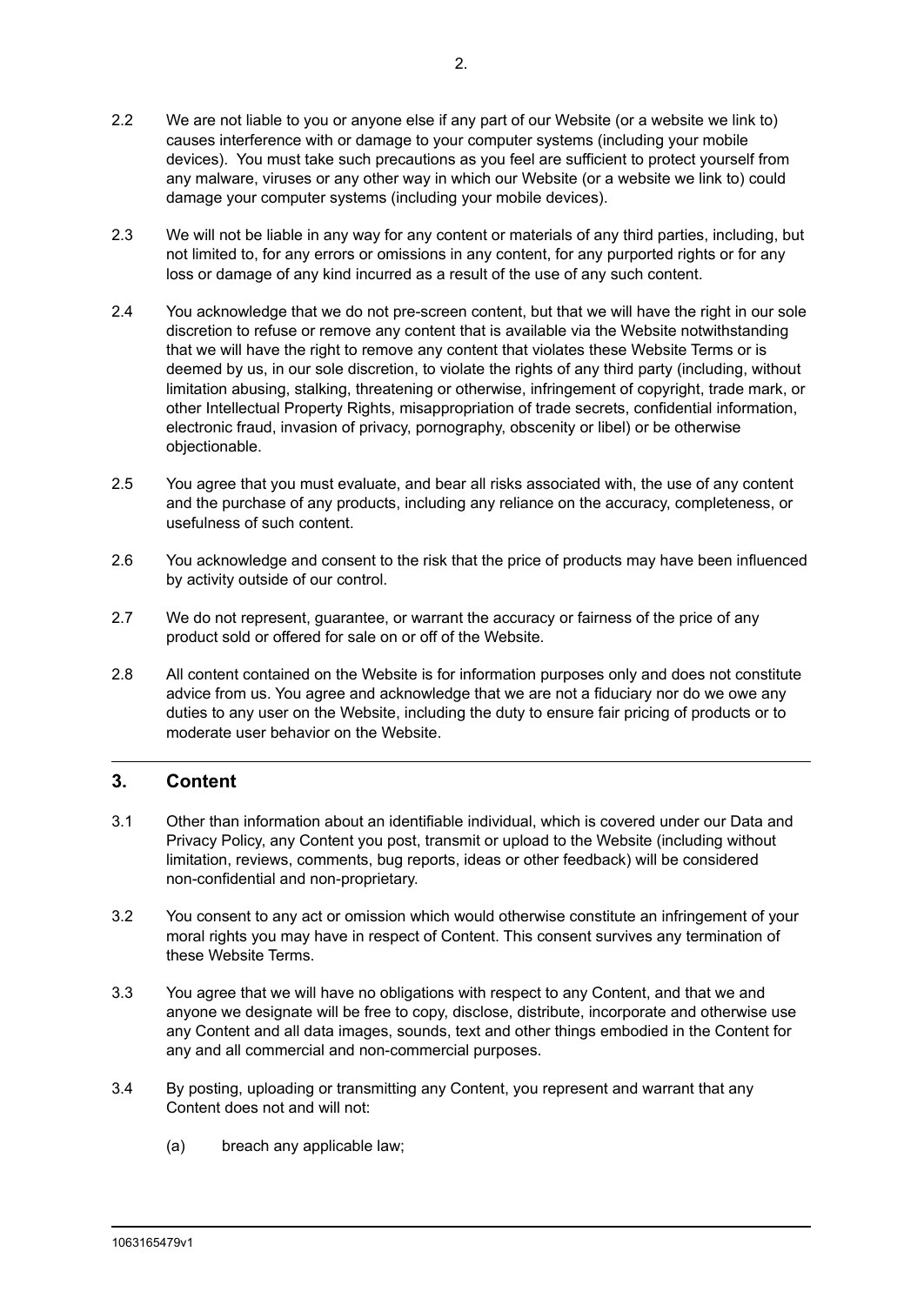- (b) contain any viruses or any other harmful program;
- (c) contain any defamatory, obscene or offensive material;
- (d) promote violence or discrimination;
- (e) infringe the Intellectual Property Rights of another person;
- (f) breach any legal duty owed to a third party (such as a duty of confidence);
- (g) promote illegal activity or breach the privacy of any other person;
- (h) be threatening, abusive or invade another person's privacy or be likely to harass, upset, embarrass or annoy any other person;
- (i) give the impression that the Content originates from us;
- (j) be used to impersonate another person or to misrepresent your affiliation with another person; or
- (k) contain any unsanctioned advertising, promotional materials, or other forms of unsanctioned solicitation, including without limitation, junk mail, spam, chain letters or any unsolicited mass distribution of email.
- 3.5 The prohibited acts set out in clause 3.4 are not exhaustive. We reserve the right (but do not undertake, unless required by law, any obligation) to edit or remove any Content without notice to you, in our sole discretion.
- 3.6 You grant us an irrevocable, perpetual, exclusive, transferable, royalty free worldwide licence to use, copy, modify and distribute any Content in any manner we think fit (including without limitation, by reproducing, altering or communicating the Content to the public). You also grant us the right to sublicense these rights.
- 3.7 Content reflect the opinions of users who have used the Website and any statements, advice or opinions provided by such persons are theirs alone. To the maximum extent permitted by law, including any restrictions contained in the Australian Consumer Law, we assume no responsibility or liability to any person for any Content, including without limitation, any errors, defamatory statements, obscenity, omissions or misrepresentations in any such Content.

#### **4. Transactions**

- 4.1 Transactions can occur either by way of initial sales from registered users of the Platform (**Primary Sales**) or by way of subsequent sales between a registered user and other registered users (**Secondary Sales**). As a marketplace, we cannot make any representation or guarantee that you will achieve any particular outcome as the result of listing products on the Platform.
- 4.2 All transactions must be paid with fiat currency into depository accounts. In order to participate as a registered user in the marketplace, you must add your purchase and deposit details to your private dashboard.
- 4.3 If you are a seller of a product, you must be approved by our Payment Processor and you agree to comply with our Payment Processor's terms for the use of its services, including its privacy policy.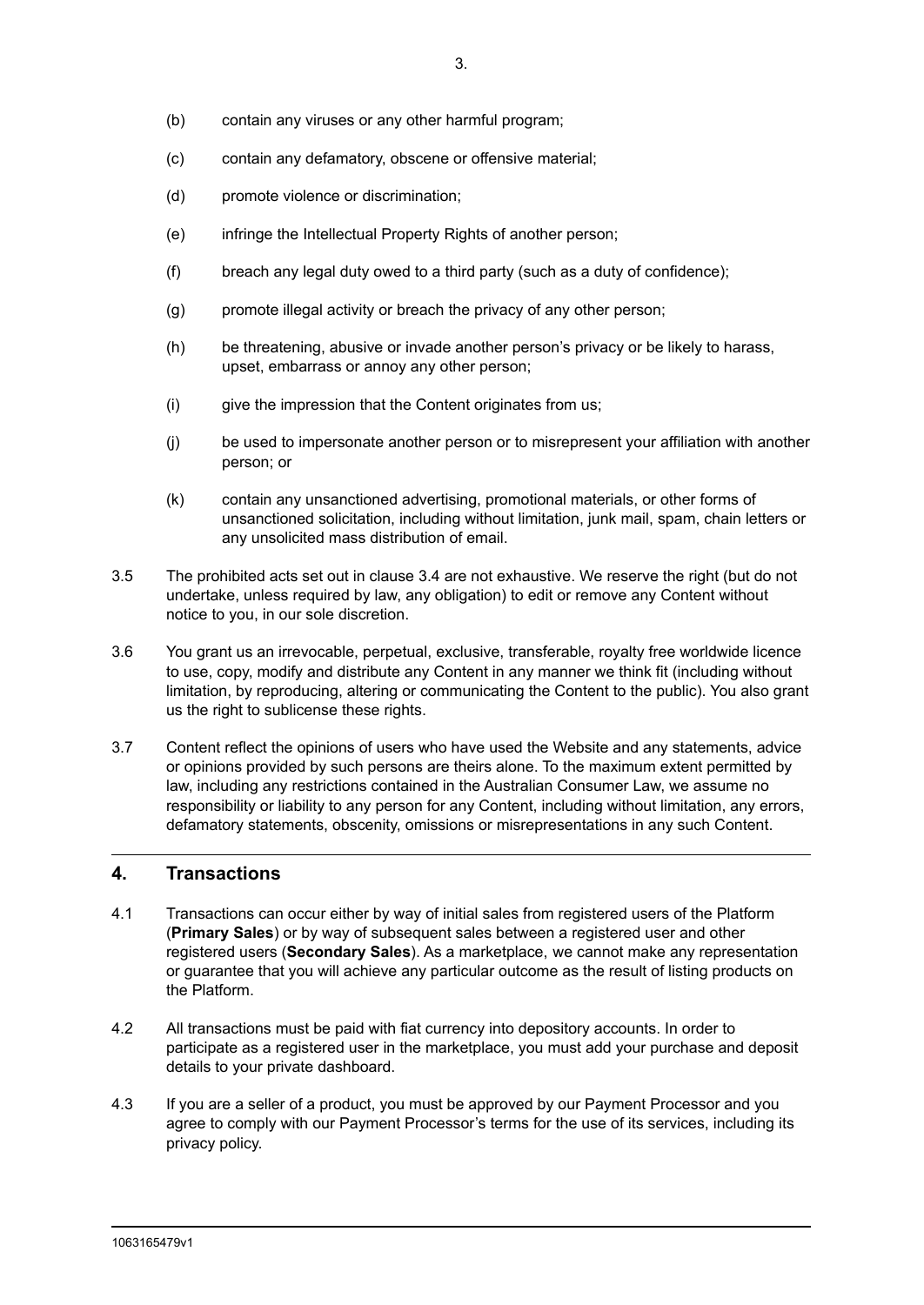4.4 Any transactions, whether through Primary Sales or Secondary Sales, will be governed by our NFT Terms.

# **5. Events**

- 5.1 You acknowledge and agree that:
	- (a) we do not accept responsibility for inaccuracies or errors in any information about, or advertisements in respect of goods, services, content or projects, provided by speakers, delegates, events or projects organised by or through us;
	- (b) our display of any NFT art or hosting of any speakers, including those who may inform attendees at any event about NFT drops or releases, is in no way an endorsement or recommendation that you should participate in or purchase any NFTs. While we have a process to review speaker applications, we do not warrant or represent that any project referred to or displayed during an event will achieve any particular outcome;
	- (c) the placement of any advertisements in our website or in our events does not constitute a recommendation, approval or endorsement by us of the relevant content and the third party or owner of the goods, services, content or projects the subject of such advertisements, is solely responsible for any representations made in connection with information in respect of its content;
	- (d) we are not liable for any loss or damage that may be incurred as a result of any reliance placed by you on the completeness, accuracy or existence of any advertising, products, services, content or other materials made available from any third party at events organised by or through us; and
	- (e) no advertisements, products, services, content or other material associated with events or projects organised by or through us, is or is intended to be, financial, investment or taxation advice of any kind, nor are they, nor are they intended to be offers of financial products or securities.
- 5.2 To the maximum extent permitted by law, you agree to indemnify us and keep us indemnified, our affiliates and their personnel against any action, liability, cost, claim, loss, damage, proceeding or expense suffered or incurred directly or indirectly in connection with your use or reliance on advertising, products, services, content or other material at any event or project organised by or through us, or from your violation of these Website Terms.

# **6. Intellectual Property and Copyright**

- 6.1 All legal rights, title and interest in and to all elements of the Website, our Services and the content of the Website and our Services (including its "look and feel", text, graphics (all art, drawings and artistic works), images, logos, icons, photographs, editorial content, films, sound recordings, literary works, software, design , systems, methods, information, computer codes, compilation of content, other codes, data and other material) (**Intellectual Property**), and all Intellectual Property Rights in and associated with the Intellectual Property (including without limitations all copyright, trademarks, service marks and trading names) is owned by us or licensed to us by third parties and protected under applicable laws.
- 6.2 Other than for the purposes of, and subject to the conditions prescribed under, the *Copyright Act 1968* (Cth) and similar legislation which applies in the jurisdiction in which you are located, and except as expressly authorised by these Website Terms or in writing by us, you may not in any form or by any means: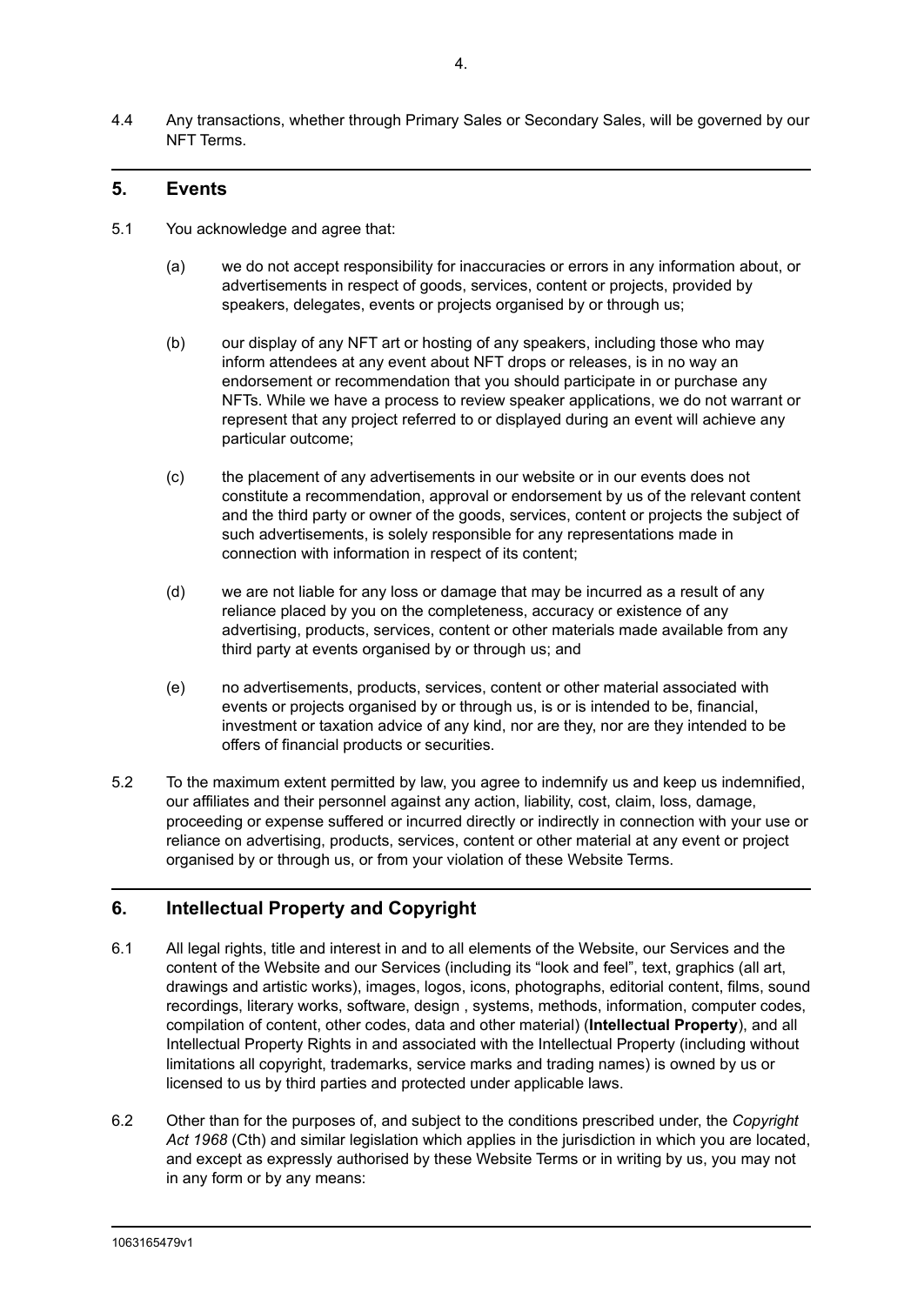- (a) copy, adapt, reproduce, store, distribute, print, display, perform, publish or create derivative works from any part of the Website, the Services or the Intellectual Property; or
- (b) commercialise any information, products or services obtained from any part of the Website, the Services or the Intellectual Property.
- 6.3 We reserve all rights to the Materials not expressly granted to you in these Website Terms.
- 6.4 Subject to the terms and conditions in these Website Terms, we grant you a limited licence to access the Website and view and use the content (and Materials). Any further interaction with our Platform, will be subject to our NFT Terms or any of our other related terms.
- 6.5 You must not reproduce the Materials or communicate the Materials to the public (including via any form of linking) without the prior written approval of the owners of such Materials. Any permitted use or disclosure (including reproductions and communications to the public) of any Materials by you are on the basis that:
	- (a) such use and disclosure is at your own risk, including the risk of being sued for intellectual property infringement or misleading or deceptive conduct;
	- (b) you ensure that all links to Materials are presented or used in a way that makes it clear that our Website and Services are the source of the Materials;
	- (c) you ensure that anyone who uses or reproduces your links to the Materials does so on the same terms as a person who accesses the Materials directly from the Services;
	- (d) you ensure that anyone who uses or reproduces your links to the Materials is not able to circumvent the limits (including technological restrictions and as to location) applying in respect of the Materials were the Materials to be accessed or sought to be accessed directly from the Services rather than via their links;
	- (e) you do not link the Materials in a way that damages or takes advantage of our reputation, including in a way that suggests or implies that you have any association or affiliation with us or approval or endorsement; and
	- (f) you otherwise comply with our directions, including any take down or cease or desist directions.
- 6.6 Subject to the terms and conditions of these Website Terms, you must not, or permit any third party to, do or attempt to do, any of the following without our express prior written consent in each case (consent could be withheld at absolute our discretion):
	- (a) apply for, register, or otherwise use any intellectual property rights in the Intellectual Property or Materials, or substantially similar to the Intellectual Property or Materials, anywhere in the world;
	- (b) sell, distribute for commercial gain or otherwise commercialise merchandise that includes, contains or consists of the Intellectual Property or Materials.
- 6.7 To the extent that you use our Website (and any Materials) which contain third party intellectual property, you acknowledge and agree that:
	- (a) you will not have the right to use that third-party intellectual property except as provided for in the Website and subject to these Website Terms;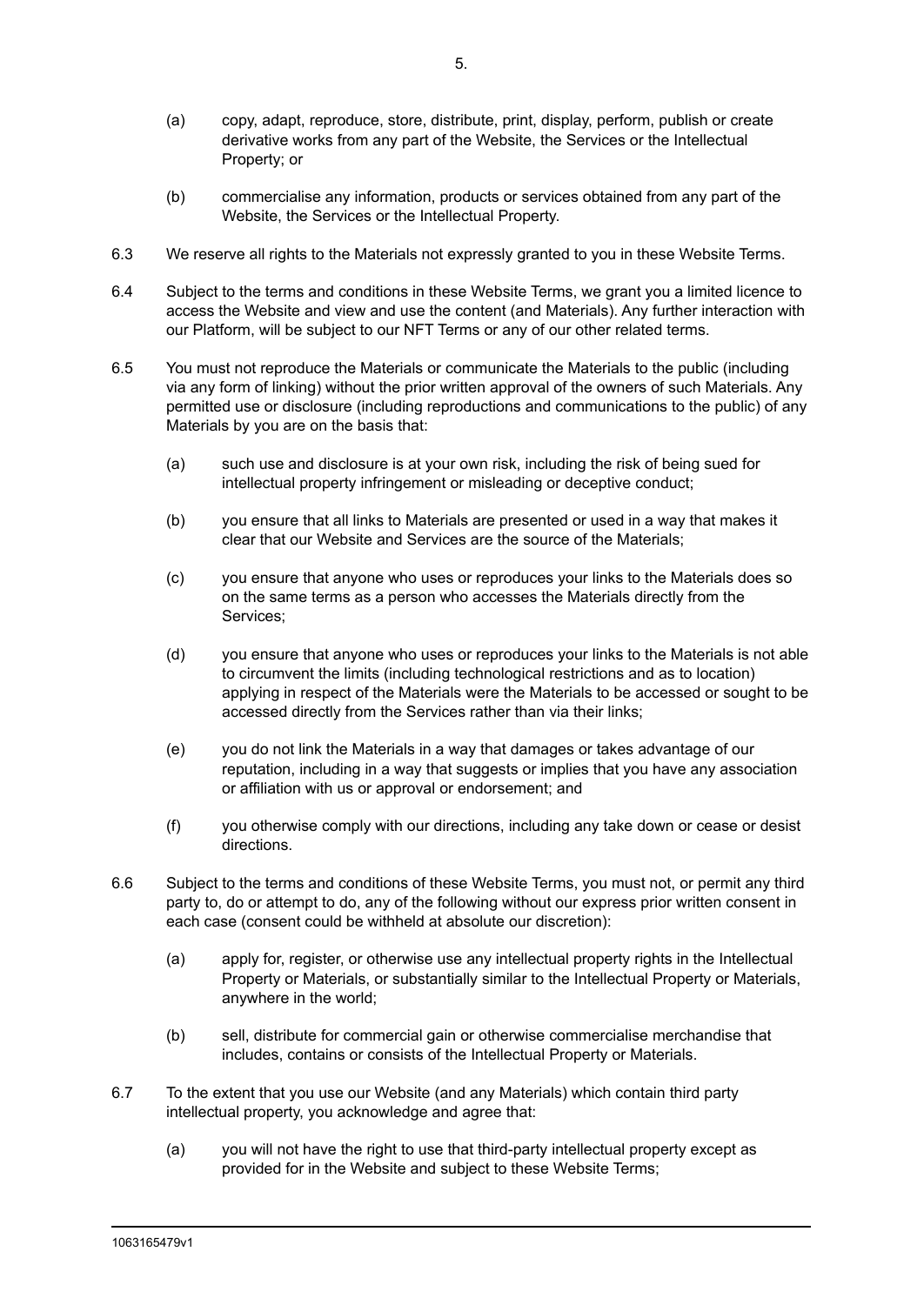- (b) you might be subject to additional restrictions regarding the use of that third-party intellectual property depending on the licences from the third-party to us; and
- (c) you will be responsible for complying with any restrictions regarding the use of that third-party intellectual property.
- 6.8 Your licence under these Website Terms to use the content of the Website and Intellectual Property (and Materials) applies when using any services available on our Website and is subject to any further limitations set out in any terms of use, or terms and conditions for additional products and/or services.

#### **6.9 U.S. Digital Millennium Copyright Act and Trademark Notice and Takedown**

- (a) The following section pertains to users residing in the United States only.
- (b) We will respond to legitimate requests made pursuant to the Online Copyright Infringement Liability Limitation Act of the Digital Millennium Copyright Act (17 U.S.C. § 512) (**DMCA**) and trade mark law, and we retain the right to remove Content from the Services that we believe in good faith infringes on any third party's Intellectual Property Rights upon notice from the owner of such intellectual property, or their agent. Be advised that misrepresentations of infringement could result in liability for monetary damages and that we reserve the right to seek damages and indemnification from any party that submits a Notice of Claimed Infringement or Counter Notification in violation of U.S. law.
- (c) Any Notice of Claimed Infringement and request for removal, and all Counter Notifications thereto, the requirements for which are listed below, should be sent to our Designated Agent by physical or electronic mail at:

PeopleBrowsr, Inc. Attention: Designated Agent 150 Executive Park Boulevard, Suite 3050, San Francisco, CA 94134 Email: copyright@peoplebrowsr.com

Please only use the above address for submitting the notices set forth in this clause 6.9. Any other correspondence about us, the operation of the Services or any other matter should be sent to [contact@peoplebrowsr.com.](mailto:contact@peoplebrowsr.com)

#### 6.10 **Notice of claimed infringement**

If you believe, in good faith, that any Content has been used in a manner that infringes your Intellectual Property Rights, you may send a timely Notice of Claimed Infringement containing the following information:

- (a) a physical or electronic signature of the copyright owner, or person authorized to act on its behalf;
- (b) a description of the copyrighted work that you claim has been infringed upon;
- (c) a description of where the material that you claim is infringing is located on the Services, the easiest way being by providing us with the url(s) leading directly to the allegedly infringing Content;
- (d) your mailing address, telephone number and email address;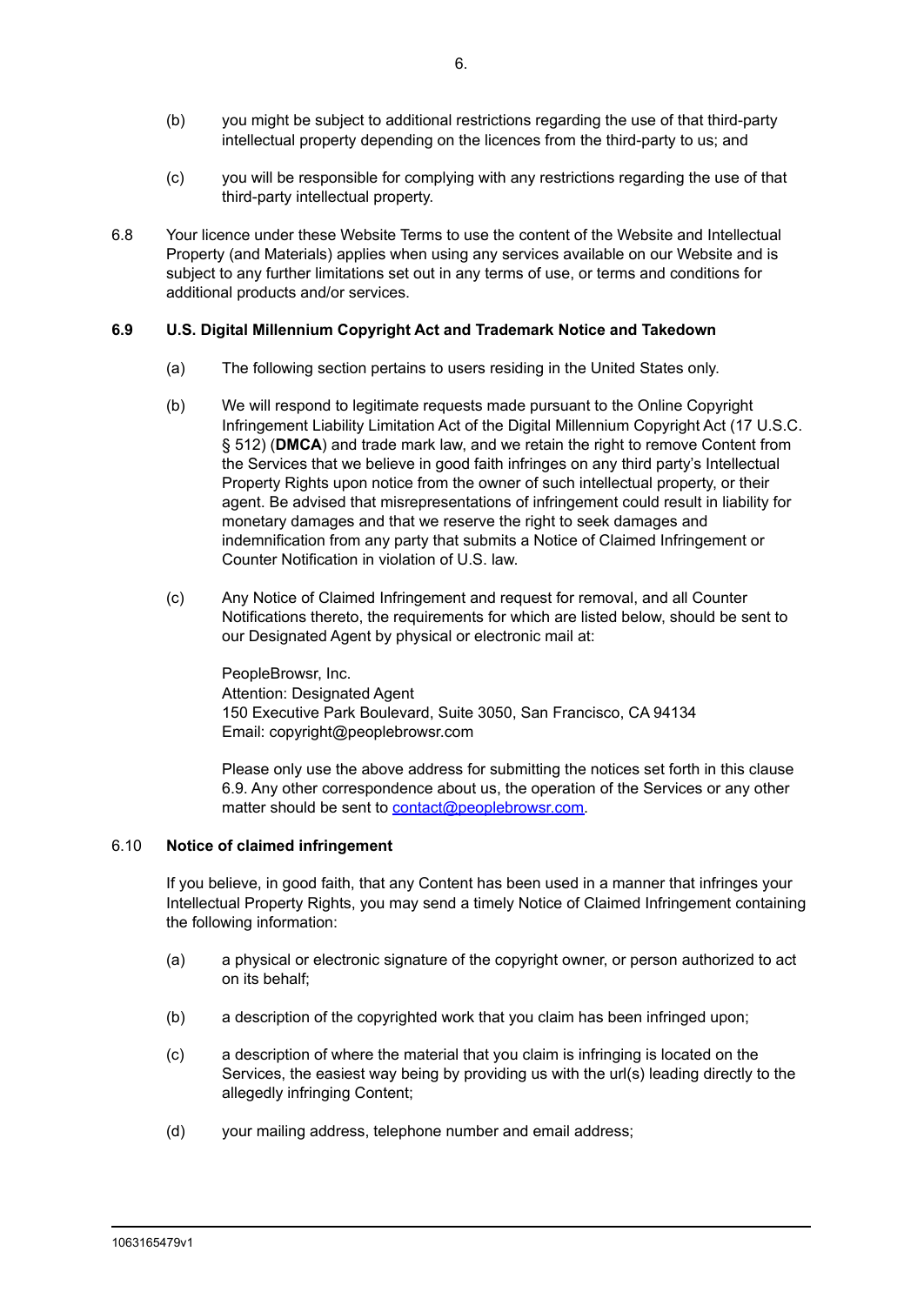- (e) a statement by you that you have a good faith belief that the disputed use is not authorised by the copyright owner, its agent or U.S. law; and
- (f) a statement, made under penalty of perjury under the laws of the United States, that the information contained in your notice is accurate and that you are the copyright owner or authorised to act on the copyright owner's behalf.

For claims of trademark infringement, send a notice to our Designated Agent containing the preceding information as applicable to your trade mark or service mark, including the mark, registration number if applicable, basis for your trademark claim, jurisdiction in which you claim trademark rights and class of goods or services and accompanying description for which you assert trademark rights. Please note that a copy of your notice will be sent to the party who posted the Content you report.

#### 6.11 **Counter notification**

- (a) If we remove your Content in response to a Notice of Claimed Infringement, we will notify you and offer to provide you with a copy of such notice. If you believe your Content was wrongly removed due to a mistake or misidentification of the Content, you may submit a timely Counter Notification to our Designated Agent that includes the following information:
	- (1) your physical or electronic signature;
	- (2) identification of the Content that was removed or to which access has been disabled and the location at which the Content appeared before they were removed or access to it was disabled;
	- (3) a statement, made under penalty of perjury under the laws of the United States, that you have a good faith belief that the Content was removed or disabled as a result of mistake or misidentification of the Content to be removed or disabled; and
	- (4) your name, mailing address, telephone number and email address, and a statement that you consent to the jurisdiction of the United States District Court for the judicial district in which your address is located, and that you will accept service of process from the party who submitted the Notice of Claimed Infringement or its duly appointed agent.
- (b) Upon receiving an effective Counter Notification, we will promptly forward it to the reporting party. If the reporting party fails to notify us within ten (10) business days that it has filed an action seeking a court order to restrain you from engaging in the allegedly infringing activity, we will consider, in our sole discretion, restoring eligible Content to the Services.
- 6.12 Our policy is to remove any Content posted to the Services by any user for whom we have received and acted on more than two (2) takedown requests. We have discretion, however, to terminate any user's account and/or access to the Services after receipt of even a single Notification of Claimed Infringement, or in our sole discretion

# **7. Restricted Use**

7.1 You warrant to us and agree that you are 18 years of age or over and have full legal capacity to access the Website under the laws of Australia or the laws of the jurisdiction in which you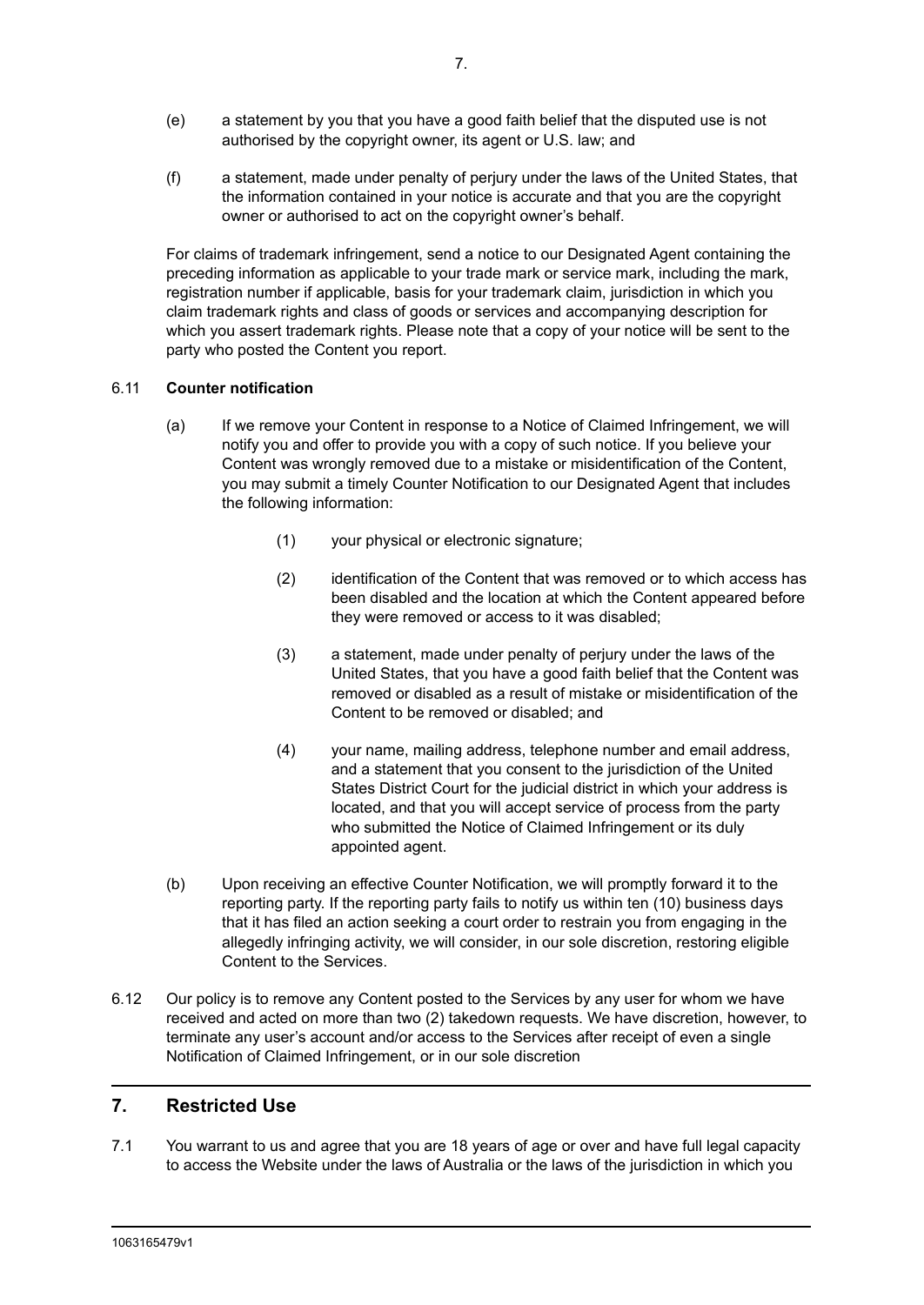reside. If you are between 13 and 18 years old, you may only access and use the Website with the prior permission of your parent or legal guardian, and you represent and warrant to us that you have such permission and that your parent or legal guardian has reviewed and discussed these Website Terms with you.

- 7.2 If we become aware that you are under 18 years old and have used or accessed or are using or accessing the Website or the Services, we may terminate or suspend your account without notice to you and any digital assets in your account may be forfeited and we will have no further obligations to you. Once your account is cancelled, it cannot be re-activated and we reserve the right to deny you access to the Services.
- 7.3 You may not modify, copy, distribute, transmit, display, perform, reproduce, publish, licence, commercially exploit, create derivative works from, transfer, or sell any content, software, products or services contained within or derived from the Website or the Services without our prior written approval.
- 7.4 You may not use the Website or the Services, or any of our content, to further any commercial purpose, including any advertising or advertising revenue generation activity on your own website without our express, prior written consent.
- 7.5 Your use of the Website and our Services is subject to international export controls and financial export requirements. By transacting tokens via the Services, you declare and undertake that you are aware of and subject to these requirements. Without limiting the foregoing, you are not entitled to use the Services if:
	- (a) you are a citizen or resident of Cuba, Iran, North Korea, Sudan or Syria or any other country subject to US embargo, UN sanctions, the HM financial sanctions regime, or if you are on the list of specific citizens by the US Ministry of Finances or the list of people denied by the US Ministry of Trade, a non-verified list, the financial sanctions regime of the Ministry of Finances; or
	- (b) you intend on supplying any digital asset purchased or stored to Cuba, Iran, North Korea, Sudan or Syria or any other country subject to US embargo or the HM financial sanctions regime (or to a citizen or resident of any of these countries), or to a person on the list of specific persons, the list of denied persons, the non-verified list, the list of entities of the financial sanctions regime of HM.

# **8. Links in the Services**

- 8.1 The Website may contain links to linked services. Those links are provided for convenience only and may not remain current or be updated by us.
- 8.2 We are not responsible for the content or privacy policies or practices of persons or companies associated with linked services. We will not be liable to you or any other person for any loss or cost arising in respect of use or access to linked services. When you access any linked services you do so entirely at your own risk.
- 8.3 Linked services should not be construed as an endorsement, approval or recommendation by us of the owners or operators of those linked services, or of any information, graphics, materials, products or services referred to or contained on those Linked Websites, unless and to the extent stipulated to the contrary.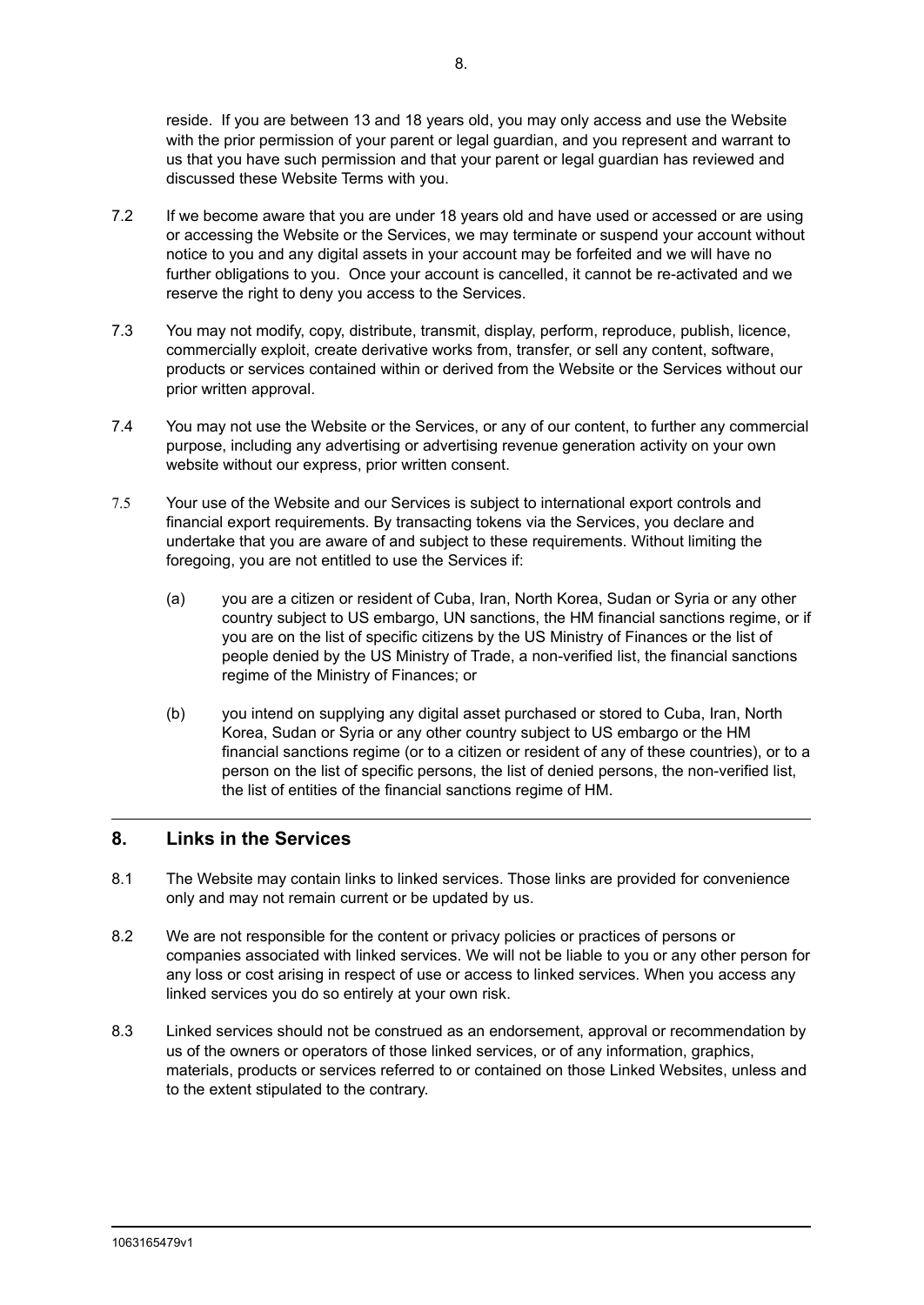# **9. Links to the Website**

- 9.1 You may find links to access our Website from third-party websites and services. We do not control or are responsible for such links (including the validity and security of such links).
- 9.2 We will not be liable to you or any other person for any loss or cost arising in respect of use or access (actual or purported) to our Website and services from links from third-party websites and services. When you access any such links you do so entirely at your own risk.
- 9.3 Links to our Website from third-party websites and services should not be construed as an endorsement, approval or recommendation by us of the owners or operators of those third party websites and services, or of any information, graphics, materials, products or services referred to or contained on those third party websites and services, unless and to the extent stipulated to the contrary.

# **10. Proper Use**

- 10.1 You must only use the Website and our Services for lawful purposes. You are prohibited from doing any act that we, acting reasonably, consider to be inappropriate, or which is unlawful or prohibited by any laws applicable to the Website and our Services, including but not limited to any act which would constitute a breach of privacy, using the Services to defame or libel us, our employees or any other person.
- 10.2 You must not:
	- (a) reverse engineer the code contained in the Website or upload files which contain viruses or malware which may cause damage to our property or the property of other individuals or post or transmit to our Website any material which we have not authorised including material which is, in our sole opinion, likely to cause annoyance, or which is racist, defamatory, obscene, threatening, pornographic or otherwise or which is detrimental to or in violation of our security protocols;
	- (b) damage, disrupt, interfere with or misuse the Website, including by data mining, hacking, data harvesting or scraping or using similar data gathering and extraction tools in respect of the Website;
	- (c) launch any automated program or script, including web crawlers, web robots, web indexers, bots, viruses or worms or any program which makes multiple server requests per second or impairs the operation and/or performance of the Website;
	- (d) use any device, software or routine intended to damage or interfere with the proper working of the Website or to intercept or sequester any system, data, images or other multimedia elements from the Website;
	- (e) use the Website in any way that would breach any other provision of these Website Terms;
	- (f) manipulate the price of products on our Website in any way, including bidding on your own items, preventing bidding, or using our Website to conceal illicit economic activity;
	- (g) email or otherwise upload any content that (i) infringes any Intellectual Property Rights or other proprietary rights of any party; (ii) you do not have a right to upload under any law or under contractual or fiduciary relationships; (iii) poses or creates a privacy or security risk to any person; (iv) constitutes unsolicited or unauthorized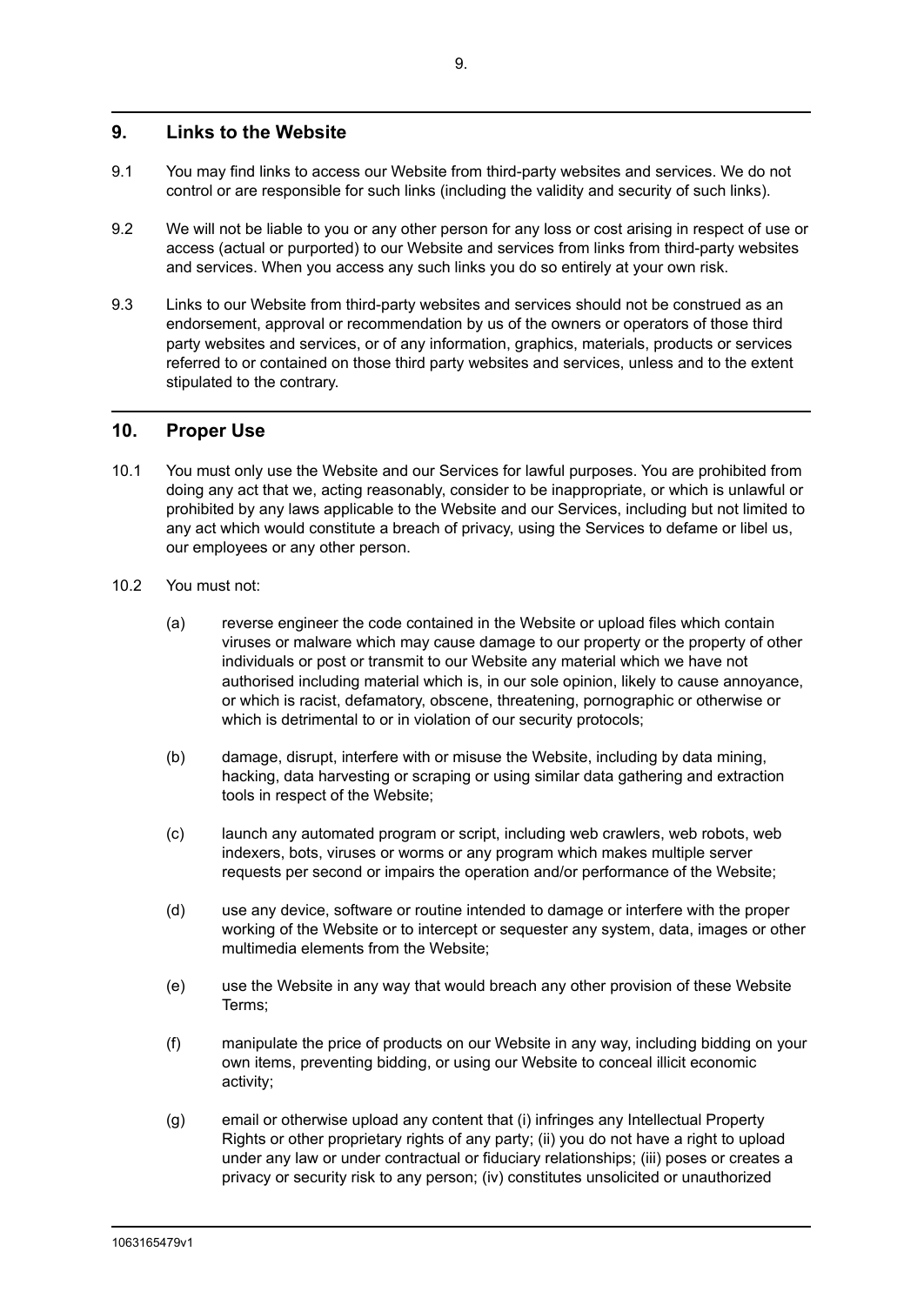advertising, promotional materials, commercial activities and/or sales, "junk mail," "spam," "chain letters," "pyramid schemes," "contests," "sweepstakes," or any other form of solicitation; or (vi) in our sole judgment is objectionable or which restricts or inhibits any other person from using or enjoying the Website, or which may expose us or our users to any harm or liability of any type;

- (h) violate any applicable local, state, national or international law, or any regulations having the force of law, including but not limited to the U.S. Department of Treasury's Office of Foreign Assets Control (**OFAC**), or which would involve proceeds of any unlawful activity;
- (i) solicit personal information from anyone under the age of 18;
- (j) harvest or collect email addresses or other contact information of other users from the Website by electronic or other means for the purposes of sending unsolicited emails or other unsolicited communications;
- (k) advertise or offer to sell or buy any goods or services for any business purpose that is not specifically authorised;
- (l) further or promote any criminal activity or enterprise or provide instructional information about illegal activities, including for the purpose of concealing economic activity, laundering money, or financing terrorism;
- (m) obtain or attempt to access or otherwise obtain any materials or information through any means not intentionally made available or provided for through the Website;
- (n) use any robot, spider, site search/retrieval application, or other device to retrieve or index any portion of the Website or the content posted on the Website, or to collect information about its users for any unauthorised purpose;
- (o) create user accounts by automated means or under false or fraudulent pretences;
- (p) access or use the Website for the purpose of creating a product or service that is competitive with any of our products or services; or
- (q) offer securities or advertise, market or otherwise suggest that our products or services are investments.

#### **11. Promotions**

From time to time we may make certain offers, or carry out promotions or contests. Additional terms may apply to those offers, promotions or contests and you must agree to those additional terms. In the event of any inconsistency between these Website Terms and the terms of any offer, promotion or contest, the terms of the offer, promotion or campaign prevail over these Website Terms to the extent of any inconsistency.

#### **12. Consumer guarantees**

- 12.1 In Australia, our services come with guarantees that cannot be excluded under Schedule 2 to the *Competition and Consumer Act 2010* (Cth) (**Australian Consumer Law**).
- 12.2 Nothing in these terms and conditions purports to modify or exclude the conditions, warranties and undertakings, and any other legal rights, arising under the *Australian Competition and Consumer Act 2010* (Cth) or any other laws. Any and all other warranties or conditions which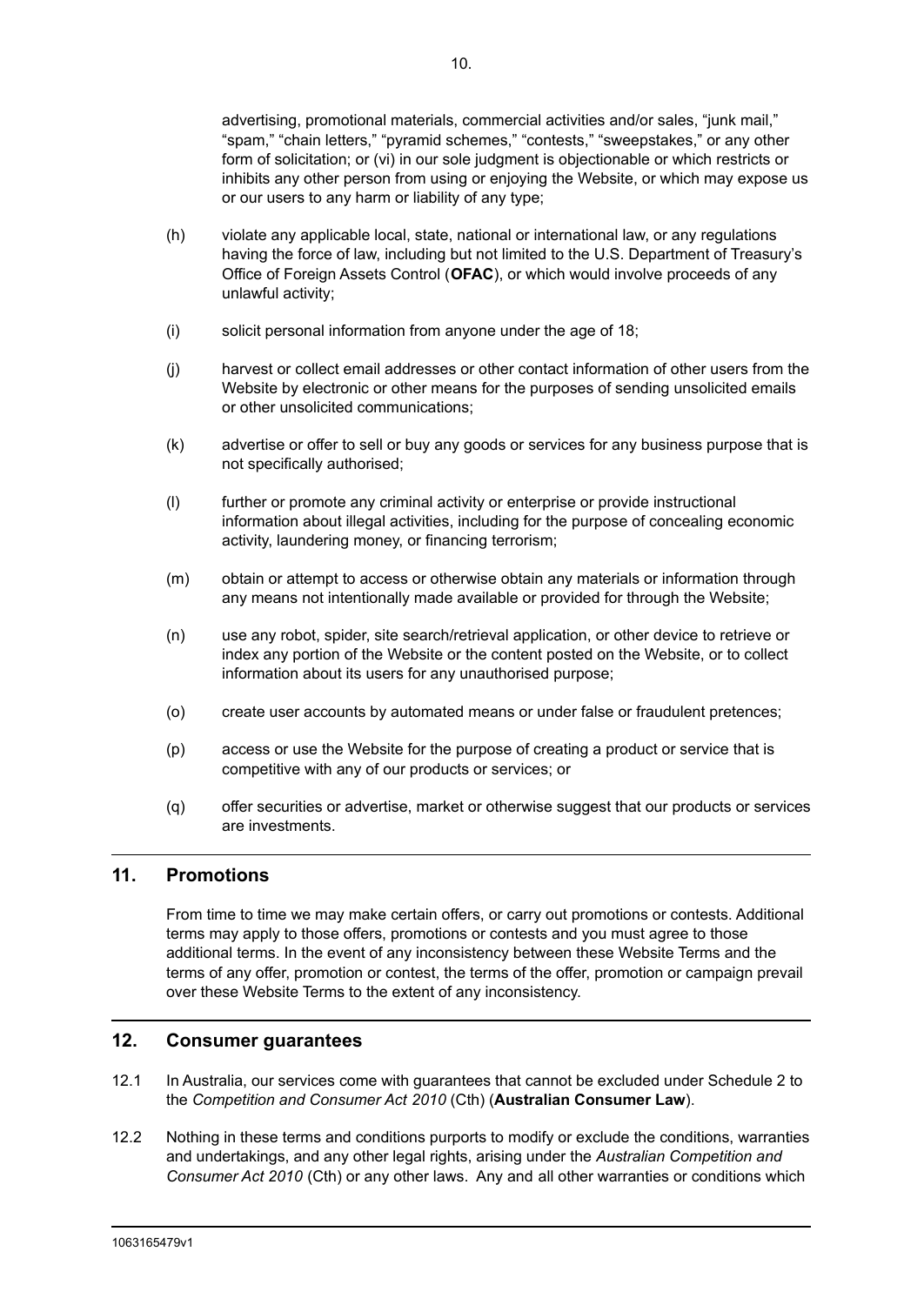are not guaranteed by the Australian Consumer Law or the *Competition and Consumer Regulation 2010* (Cth) are expressly excluded where permitted, including liability for loss of expectations, loss of profits, incidental or consequential loss or damage caused by breach of any express or implied warranty or condition.

12.3 To the extent that we are in breach of any consumer guarantee, your sole remedy will be for us to provide to you the features or service that was previously provided, or to pay for those features or services to be re-performed for you.

# **13. Warranties and disclaimer**

- 13.1 Nothing in these Website Terms excludes, restricts or modifies or purports to exclude, restrict the conditions, warranties and undertakings arising under the Australian Consumer Law. Our liability for death or personal injury arising from our negligence or for any condition, warranty, right or liability implied in these Website Terms by law cannot be excluded.
- 13.2 Our Website is provided to you strictly on an "as is" and "as available" basis. You acknowledge that:
	- (a) your use of the Website and Services is at your own risk and is also subject to the terms and conditions of the websites, products and services of our Affiliates that you access via our Website or Services;
	- (b) prior to accepting these Website Terms you have been given a reasonable opportunity to examine and satisfy yourself as to the contents of these Website Terms; and
	- (c) at no time prior to accepting these Website Terms have you relied on our skill or judgement, and you acknowledge that it would be unreasonable for you to do so.
- 13.3 To the maximum extent permitted by law, all other warranties or conditions which are not guaranteed by law are expressly excluded, including liability for loss of expectations, loss of profits, incidental or consequential loss or damage caused by breach of any express or implied warranty or condition. In particular, we do not warrant:
	- (a) that your access to the Website or our Services will be free from interruptions, errors or viruses; or
	- (b) the accuracy, adequacy or completeness of information on the Website (nor do we undertake to keep the Website updated).
- 13.4 To the extent that we are in breach of any consumer guarantee or any other warranty or condition that cannot be excluded from these Website Terms your sole remedy will be for us to provide the features or services that were previously provided; and
- 13.5 Our maximum liability to you is limited to the purchase price of the goods or services you purchased in your last transaction using our Services or \$100, whichever is lower..

# **14. Limitation of Liability**

14.1 To the maximum extent permitted by law, we do not accept responsibility for any loss or damage (including indirect, special or consequential loss or damage), however caused and whether or not foreseeable (whether in contract, tort, for breach of statutory duty or otherwise), even if we have previously been advised of the possibility of such loss or damage which you may directly or indirectly suffer in connection with: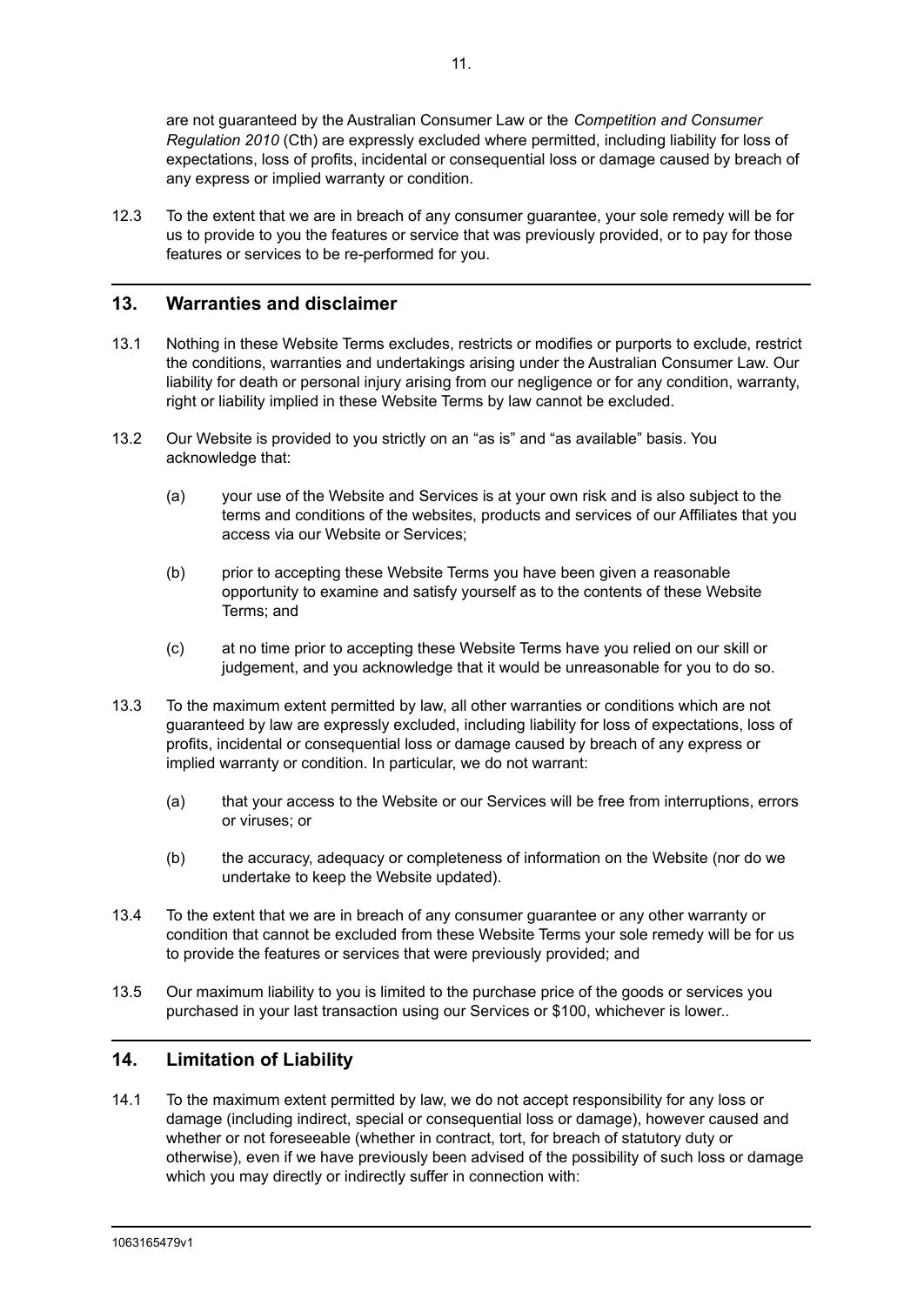- (a) your use of the Website or our Services or any linked website, content, products and services (together, the linked services) (including interference with or damage to your computer or mobile devices arising in connection with any such use);
- (b) the Website or our Services being interrupted or unavailable;
- (c) errors or omissions from the Website or our Services;
- (d) any failure or lack of any security measures by us, or any third party including in relation to the storage or transfer of;
- (e) viruses, malicious codes or other forms of interference effecting the Website or our Services or any linked services;
- (f) your use of or reliance on information contained on or accessed through the Website or our Services or any linked services, which information may be incorrect, incomplete, inadequate or outdated;
- (g) goods or services supplied pursuant to or in any way connected with the Website or our Services;
- (h) unauthorised access to or use of, our servers and/or any information stored on them; or
- (i) any failure or omission on our part to comply with our obligations as set out in these Website Terms.
- 14.2 We do not accept responsibility for inaccuracies or errors in any information about, or advertisements in respect of, goods and services, contained in the Website which are supplied by our Affiliates. The placement of such advertisements does not constitute a recommendation or endorsement by us of the relevant goods or services and the third party or owner of the linked services is solely responsible for any representations made in connection with information in respect of it and its goods and services displayed on the Website.
- 14.3 To the maximum extent permitted by law, you agree to indemnify and keep indemnified us, our Affiliates and their Personnel against any action, liability, cost, claim, loss, damage, proceeding or expense suffered or incurred directly or indirectly in connection with your use of the Website or the Services, or from your violation of these Website Terms. Participants in minting agree to hold the us harmless for any loss incurred as a result of minting, including but not limited to, excessive gas fees for failed transactions, excessive gas fees resulting from a website or smart contract bug and/or and loss of product or asset resulting from a website or smart contract bug.

# **15. Specific Warnings**

- 15.1 You must ensure that your access to the Website and our Services is not illegal or prohibited by laws which apply to you in the jurisdiction in which you are located.
- 15.2 You must take your own precautions to ensure that the process which you employ for accessing the Website and our Services does not expose you to the risk of viruses, malicious computer code or other forms of interference emanating from the Website or our Services (or any linked services) which may damage your own computer system.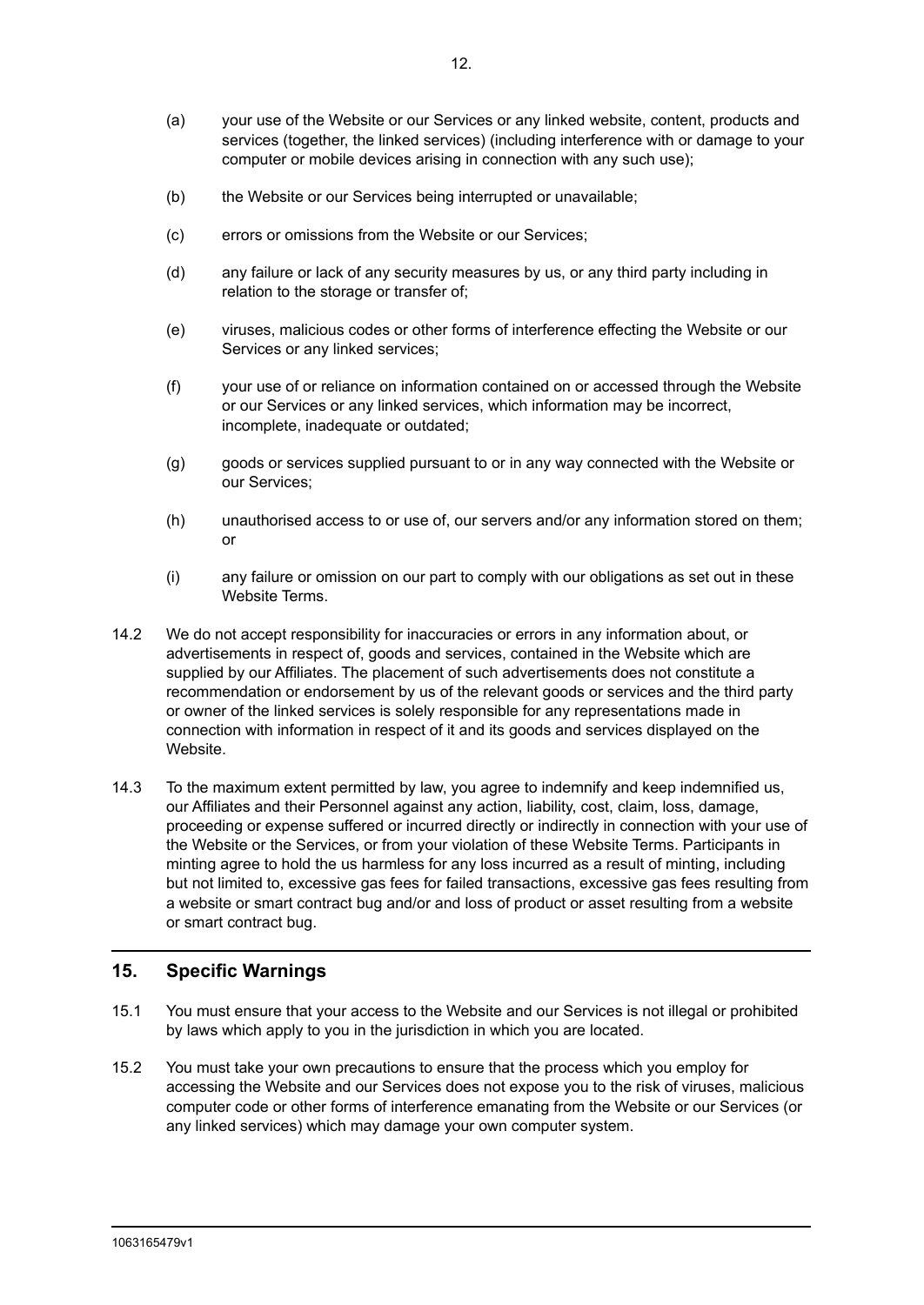- 15.3 You agree that you will not rely on any information contained on the Website or the availability of such information and that any decision you make in relation to the Website or our Services will be as a result of your own independent assessment of such information.
- 15.4 Even though we intend on providing accurate information on the Website, we cannot guarantee that the information on the Website is accurate, complete or updated, or free from technical inaccuracies or typos. In an effort to continue providing you with complete and accurate information to the extent possible, the information on the Website may change or be updated from time to time without advance notice.

# **16. Data and Privacy Policy**

- 16.1 We undertake to comply with the terms of our Data and Privacy Policy which is available on our Website.
- 16.2 Your continued usage of our Website and/or Services will be taken to indicate your acceptance of the terms of our Data and Privacy Policy insofar as it relates to our Website.

# **17. Security of Information**

- 17.1 No data transmission over the internet can be guaranteed as totally secure. Whilst we strive to protect such information, we do not warrant and cannot ensure the security of any information which you transmit to us.
- 17.2 Any information which you transmit to us is transmitted at your own risk. Once we receive your transmission, we will take reasonable steps to preserve the security of such information

#### **18. Service Access**

While we endeavour to ensure the Website is available 24 hours a day, we are not under any obligation to do so, and will not be liable to you if the Website is unavailable at any time or for any period. Your access to the Website or our Services may also be restricted at our discretion

# **19. Termination of Access**

- 19.1 Your access to the Website or the Services may be terminated at any time by us without notice to you. Following termination we will have no further obligations or liabilities to you. Any exclusions of liability or other provisions contained in these Website Terms which by their nature survive termination of these Website Terms will survive any such termination.
- 19.2 If your access to the Website or the Services is terminated by us following your breach of these Website Terms or your unlawful conduct (or suspected breach of these Website Terms or suspected unlawful conduct), termination will be in addition to any other rights we may have against you at law or in equity

# **20. Severability**

If any provision of these Website Terms is held to be illegal, invalid or unenforceable, in whole or in part, under any law, such provision or part thereof will to that extent be severed and deemed not to form part of these Website Terms but the legality, validity and enforceability of all other provisions of these Website Terms will not be affected.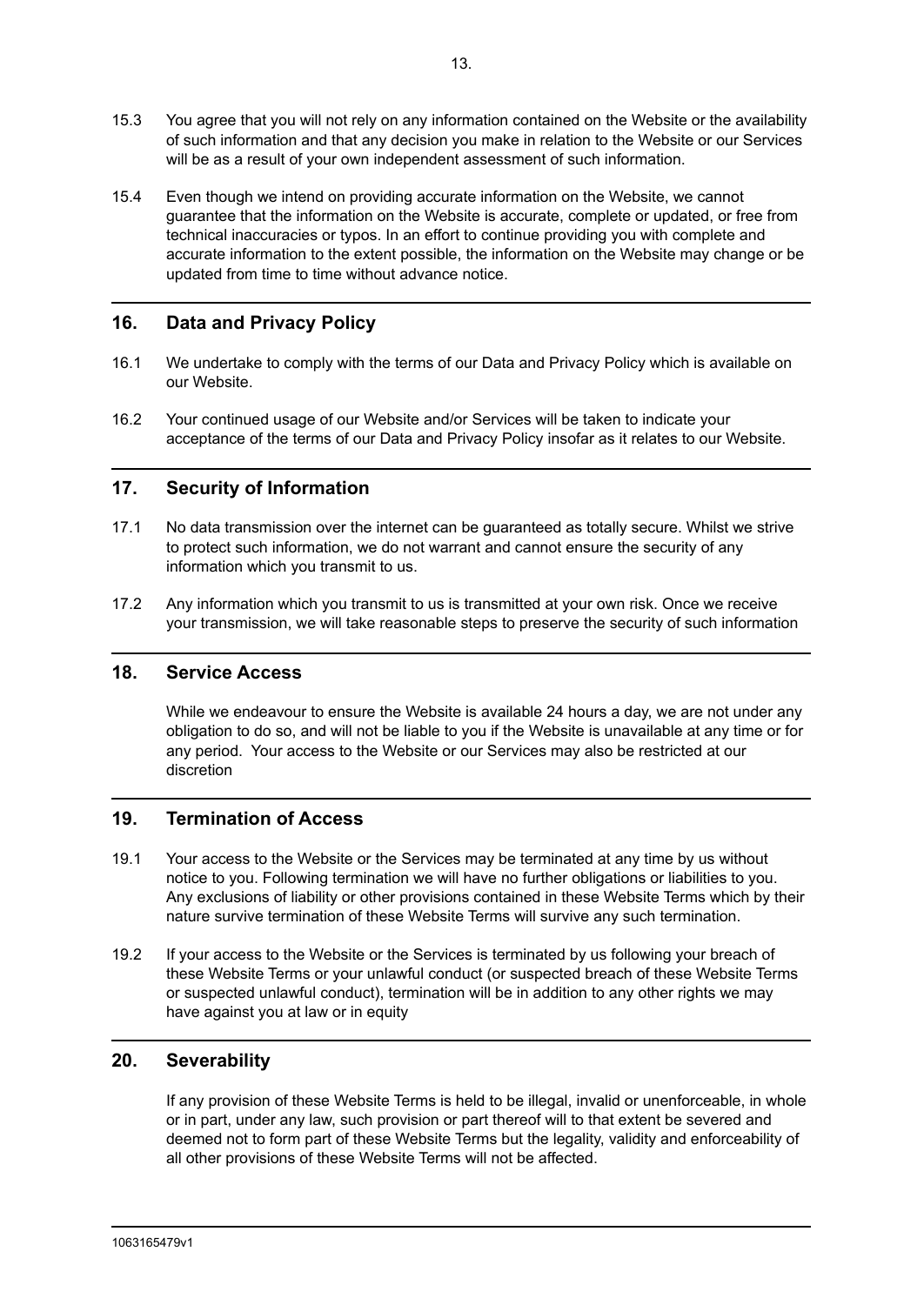# **21. Governing Law**

These Website Terms are governed by the laws in force in the State of New York and you agree to submit to the exclusive jurisdiction of the courts of that State in respect of any dispute arising from these Website Terms.

#### **22. Definitions**

In these Website Terms:

**Affiliate** means a third party with whom we have entered into an agreement to assist our provision of the Website or our Services, and to or from which you hereby instruct us to obtain or send data, including payment instructions;

**Application** means any products, services or any application built on the Platform or on any other PeopleBrowsr branded or co-branded websites, including subdomains, international versions of such websites, widgets or mobile application versions;

**Auction** means when a user of the Platform bids against other users on products, and the final price is set at the auction end time;

**Australian Consumer Law** has the meaning given in clause 12.1;

**Content** means any content, products, information or other material created or held by a user that is posted, shared, uploaded or otherwise made available on the Platform by a user of the Platform;

**Intellectual Property Rights** means any and all:

- (a) current and future registered and unregistered rights in respect of copyright, designs, semiconductor or circuit layouts, trade marks, trade names, business names, trade secrets, know-how, confidential information, patents, inventions and discoveries;
- (b) applications for grant of any of the above;
- (c) other rights of a similar nature arising (or capable of arising) under statute or at common law in the Commonwealth of Australia or anywhere else in the world; and
- (d) intellectual property as defined in Article of the Convention Establishing the World Intellectual Property Organisation 1967,

throughout the world for the full period of those rights and for all renewals and extensions;

**Materials** means any thing, including Intellectual Property and other information and Content, whether in material form or not, on or accessible via the Website;

**NFTs** means non-fungible tokens;

**Payment Processor** means Stripe or any other third party payment processor what we use from time to time, to bill you through a payment account linked to your account;

**Personnel** means any employee, contractor, subcontractor, agent, partner, shareholder, ultimate beneficial owner, director or officer of a party;